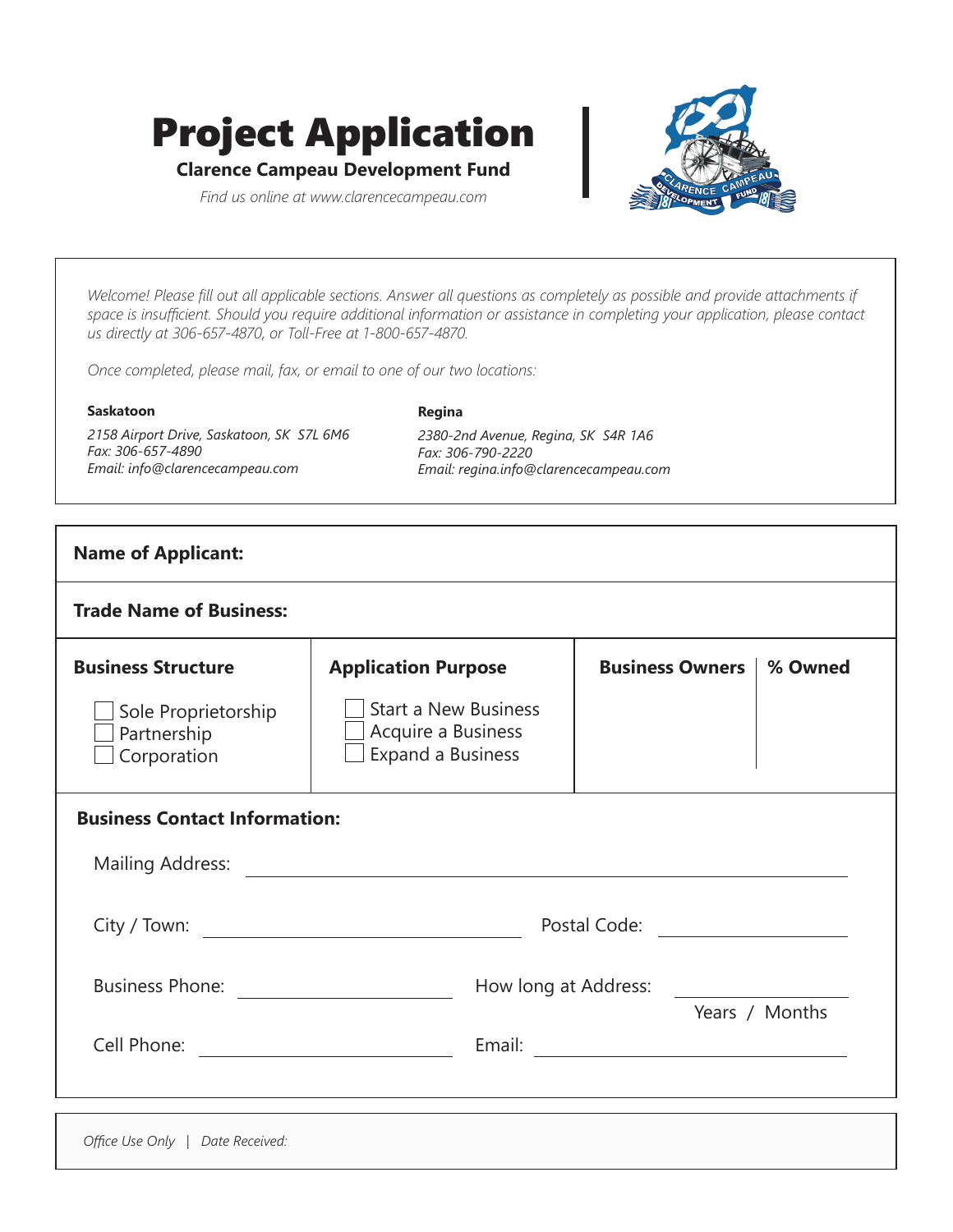Describe your project: *If more room is required, please attach a seperate sheet.*

Indicate the skills, education, and experience of key personnel (attach a resume):

Location of the project and the primary market your business will be serving:

Identify your competition : *(ie. provide names of other similar businesses operating in the area)*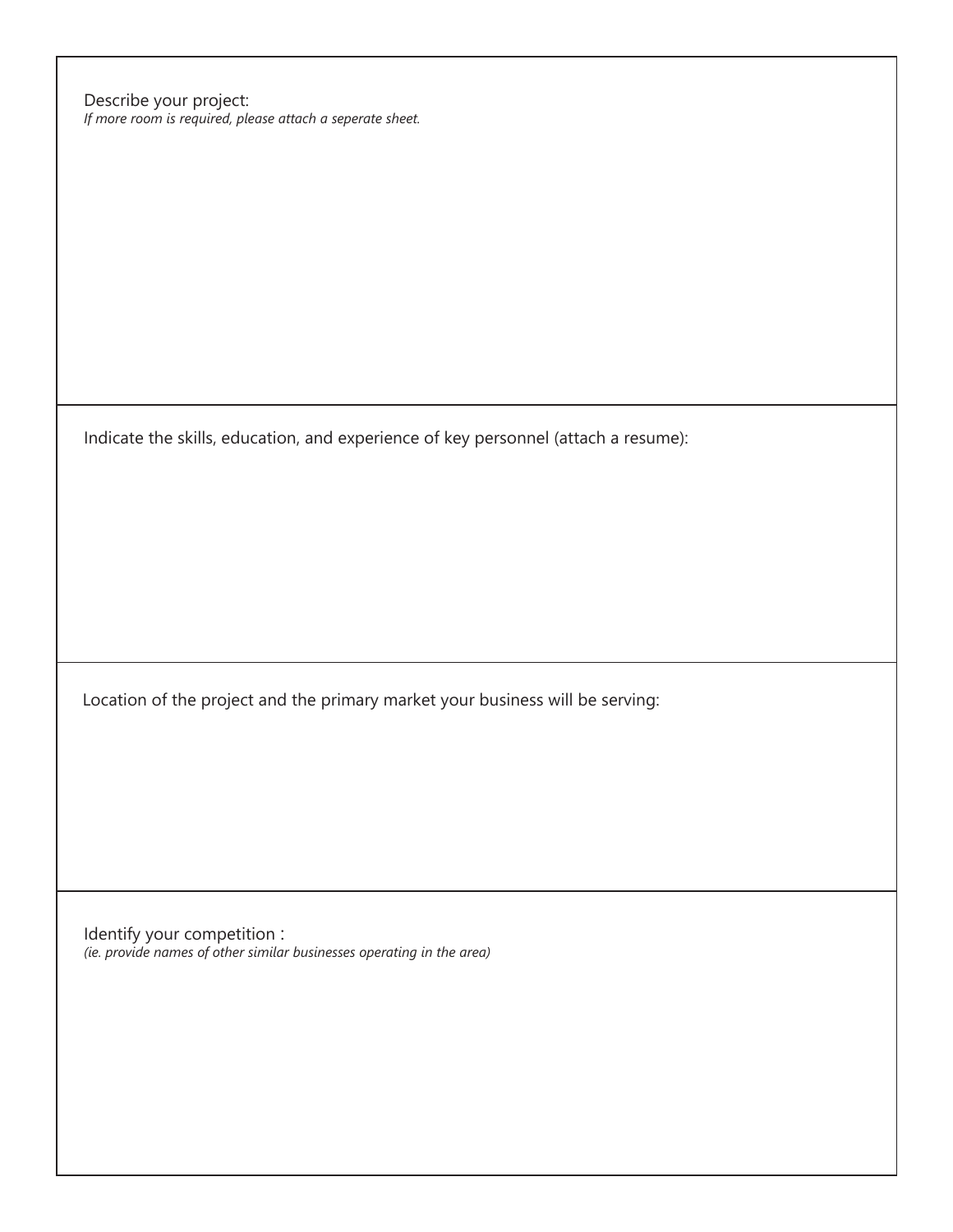# **Capital**

| Equity is dependent on program.<br>Métis Entrepreneur Equity Program<br>(10% Minimum)<br><b>Business Development Programs</b><br>(5% Minimum)<br>Women's Business Development Program<br>(2% Minimum)<br>Women's Micro-Loan and Grant Program<br>(5% Minimum) |
|---------------------------------------------------------------------------------------------------------------------------------------------------------------------------------------------------------------------------------------------------------------|
|                                                                                                                                                                                                                                                               |
|                                                                                                                                                                                                                                                               |
|                                                                                                                                                                                                                                                               |
|                                                                                                                                                                                                                                                               |
|                                                                                                                                                                                                                                                               |
|                                                                                                                                                                                                                                                               |
|                                                                                                                                                                                                                                                               |
|                                                                                                                                                                                                                                                               |
|                                                                                                                                                                                                                                                               |
| <b>CCDF Contributions *</b>                                                                                                                                                                                                                                   |
|                                                                                                                                                                                                                                                               |
| Non-Repayable Grant<br>Métis Entrepreneur Equity Program                                                                                                                                                                                                      |
| <b>Community Business Development Programs</b>                                                                                                                                                                                                                |
| Women's Micro-Loan and Grant Program                                                                                                                                                                                                                          |
|                                                                                                                                                                                                                                                               |
| Repayable Loan<br><b>Business Development Programs</b>                                                                                                                                                                                                        |
| Women's Micro-Loan and Grant Program                                                                                                                                                                                                                          |
|                                                                                                                                                                                                                                                               |
|                                                                                                                                                                                                                                                               |
|                                                                                                                                                                                                                                                               |
| <b>Commercial Financing</b>                                                                                                                                                                                                                                   |
|                                                                                                                                                                                                                                                               |
| Term Financing                                                                                                                                                                                                                                                |
|                                                                                                                                                                                                                                                               |
| Line of Credit                                                                                                                                                                                                                                                |
|                                                                                                                                                                                                                                                               |
|                                                                                                                                                                                                                                                               |
|                                                                                                                                                                                                                                                               |
|                                                                                                                                                                                                                                                               |
|                                                                                                                                                                                                                                                               |
| <b>Total Estimated Financing</b>                                                                                                                                                                                                                              |
|                                                                                                                                                                                                                                                               |

# **Cash Equity From Applicant**

| Equity is dependent on program.                                                 |    |
|---------------------------------------------------------------------------------|----|
| Métis Entrepreneur Equity Program<br>(10% Minimum)                              |    |
| <b>Business Development Programs</b><br>(5% Minimum)                            | \$ |
| Women's Business Development Program<br>(2% Minimum)                            |    |
| Women's Micro-Loan and Grant Program<br>(5% Minimum)                            |    |
|                                                                                 |    |
| <b>CCDF Contributions *</b>                                                     |    |
| Non-Repayable Grant                                                             |    |
| Métis Entrepreneur Equity Program                                               |    |
| Community Business Development Programs<br>Women's Micro-Loan and Grant Program |    |
| Repayable Loan                                                                  |    |
| <b>Business Development Programs</b>                                            |    |
| Women's Micro-Loan and Grant Program                                            |    |
|                                                                                 |    |
| <b>Commercial Financing</b>                                                     |    |
| Term Financing                                                                  |    |
| Line of Credit                                                                  |    |
|                                                                                 |    |
|                                                                                 |    |
|                                                                                 |    |
|                                                                                 |    |
|                                                                                 |    |
|                                                                                 |    |
| <b>Total Estimated Financing</b>                                                |    |
|                                                                                 |    |

*\* Detailed program information and criteria can be found at www.clarencecampeau.com/programs*